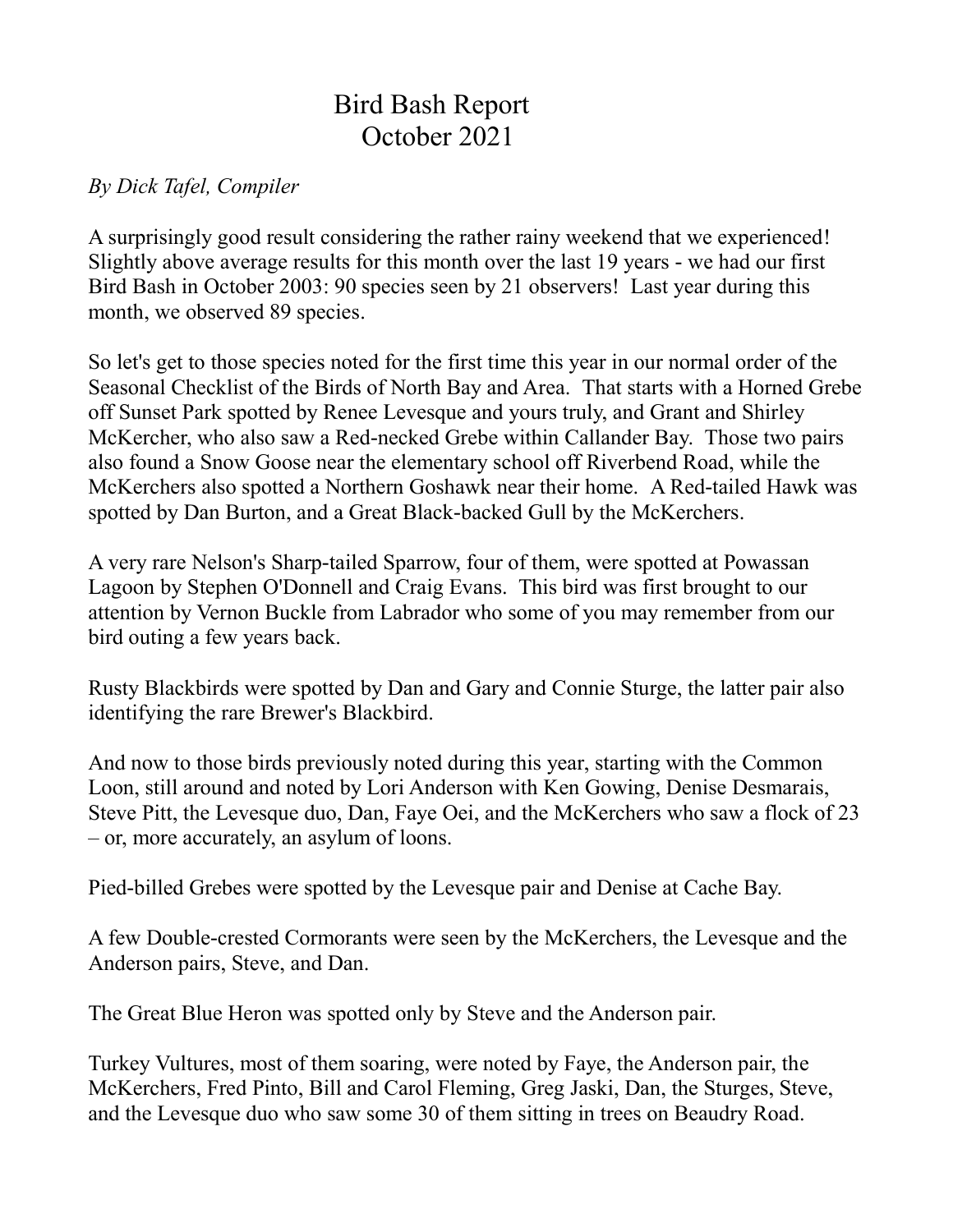Canada Geese were still around, usually in large numbers, and seen by very many.

Trumpeter Swans were spotted by the Levesque pair, 5 of them off 10th Street and 2 off Margaret Drive, and by Greg who saw 9 fly over Premier Road.

Now as to puddle ducks: Lots were still within the major lagoons, namely Wood Ducks, American Widgeon, Gadwall, American Black, Mallards, Blue and Green-winged Teals, Northern Shovelers, and Northern Pintail. All these were noted by the Levesque duo and the McKerchers. Several others also found Mallards and Wood Ducks, namely the Sturges, the Flemings, Steve, and Greg, while Mallards and Blacks were spotted by Fred. Wood, Gadwall, Green-winged Teal and Mallards were noted by the Anderson pair, and Northern Shoveler and American Widgeon by Denise. Dan found just Mallards.

As to divers: Ring-necked Ducks, Redheads, Lesser Scaup, Bufflehead (one a female), and Common Goldeneye were also found by the Levesque duo and the McKerchers in the lagoons. The Anderson pair also spotted Ring-necks and Goldeneye. Hooded Mergansers were observed by Greg, while both the Hooded and Common Mergansers were found by the McKerchers and the Levesque pair, with just the Common Mergansers being spotted by the Flemings, Dan, and the Sturges. A raft of Greater Scaup was watched by the Levesque duo off Beaucage Park Road.

Which gets us to hawks, etc.: No Osprey any more, but the Northern Harrier was spotted by Dan, the McKerchers, and the Anderson duo, which also found a Cooper's Hawk near Alderdale Road. A Bald Eagle was also spotted by Dan. American Kestrel were still quite numerous and were spotted by the Levesque duo, the McKerchers, Greg, the Sturges, Dan, and Greg, the latter two also spotting Merlin.

Still no Spruce Grouse, but Ruffed Grouse were sighted by Steve and Denise, with both it and Wild Turkey found by the Sturges and the Anderson duo, while the McKerchers came upon just the Wild Turkey.

Common Gallinules were spotted at Cache Bay by the Anderson and Levesque duos, the latter of which also spotted American Coot at Callander Lagoon.

Sandhill Cranes were still in amazing abundance and were spotted by the McKerchers, the Anderson duo, Denise, the Levesque pair, and Greg.

No shorebirds at all were observed upon this Bird Bash. But one Bonaparte's Gull was noticed by the Anderson pair. And both Ring-billed and Herring Gulls found lots of observers. No terns were noticed, presumably now on their way south.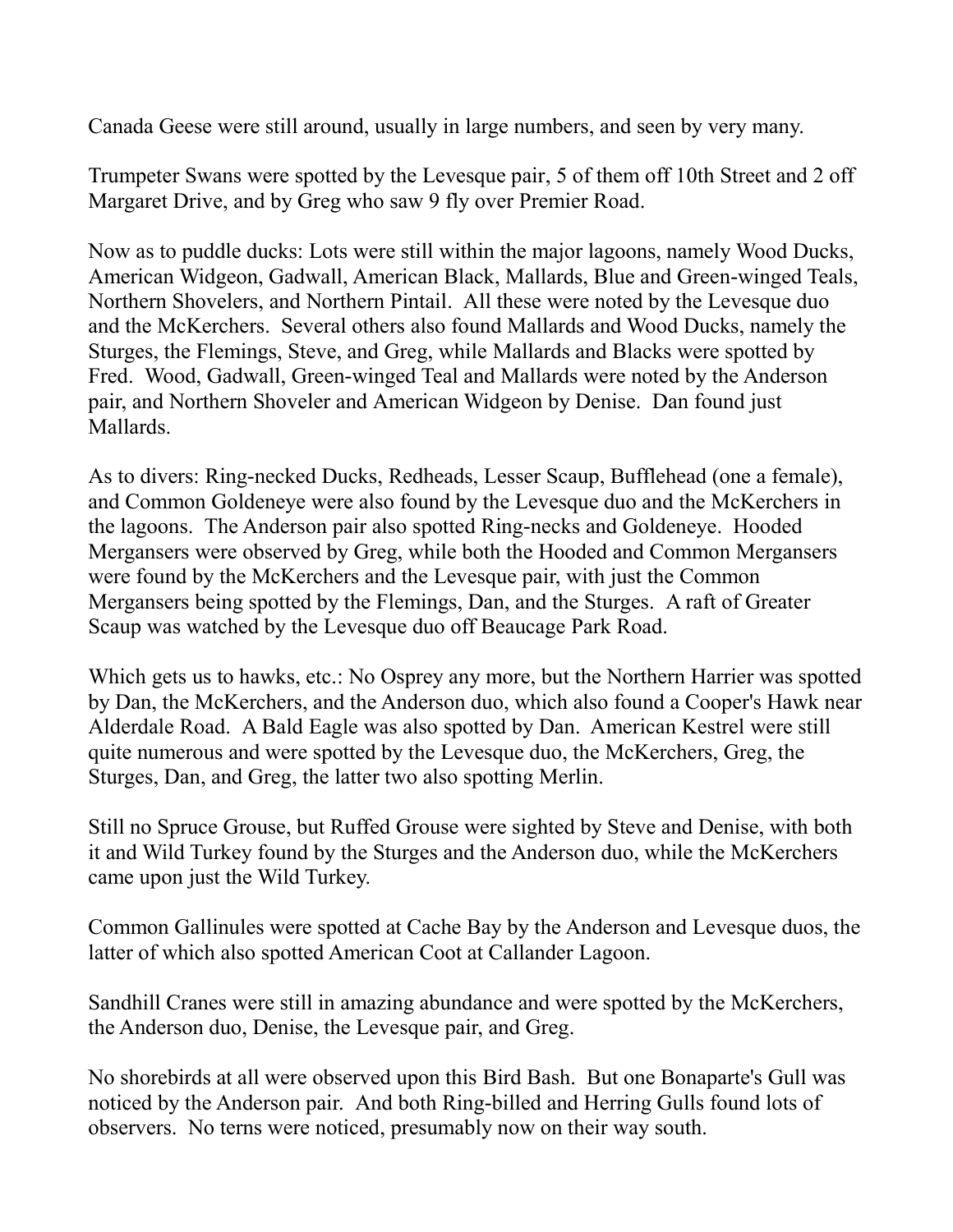Rock Pigeons were as ubiquitous as ever, while Mourning Doves were spotted only by the Sturges, Fred, April McCrum, Steve, the Levesque duo, and the McKerchers.

The hummingbirds seemingly had left.

The Belted Kingfisher was spotted only by Greg and Dan.

Which gets us to the woodpeckers: No sapsuckers, but Downys were located by the Flemings, the Sturges, Greg, Elsa Tafel, Pete and Pam Handley and Dan; Hairys were noted by the Sturges, the Anderson pair, the McKerchers, the Flemings, Steve, Faye, Gary and Luanne Chowns, and the Levesque duo. The latter group also found the Northern Flicker, as did the Chowns, Dan, Denise, and Fred. He also found the Pileated, as did the Anderson pair, the Flemings, the McKerchers, April, Steve, the Sturges and Greg.

The only flycatcher to still be around was the Eastern Phoebe spotted by the Sturges.

The Canada Jay, absent at a Bird Bash since June, was finally noted by Donna Demarco. Blue Jays remained very numerous, as were American Crows. Common Ravens (often by their hoarse voices) were identified by the Levesque duo, the Sturges, Greg, the McKerchers, the Anderson pair, Fred, Dan, Denise, the Flemings, and Steve.

No swallows any more, not even at our September "bash".

Black-capped Chickadees seemed to be even more plentiful, seen by most participants.

The Red-breasted Nuthatch was spotted by Donna, Faye, Denise, the Sturges, and April. Both it and the White-breasted were seen by Elsa, Dan, Steve, the Handleys, and the Flemings, while Greg, and the Chowns just saw the White-breasted.

The Brown Creeper was spotted only by John Levesque at his home area.

John and Renee saw Golden-crowned Kinglets, as did the Anderson duo, while Dan saw both kinglets, the Golden-crowned and the Ruby-crowned, and the Sturges just the Ruby-crowned.

There were still some thrushes around. Eastern Bluebirds were much enjoyed by the Levesques at their home area, by the Sturges, and by Dan. American Robins were not too plentiful, but were spotted by Dan, John, the Anderson and Levesque pairs, the McKerchers, Denise, April, the Flemings, the Sturges, the Handleys, and Fred, who also spotted the Veery.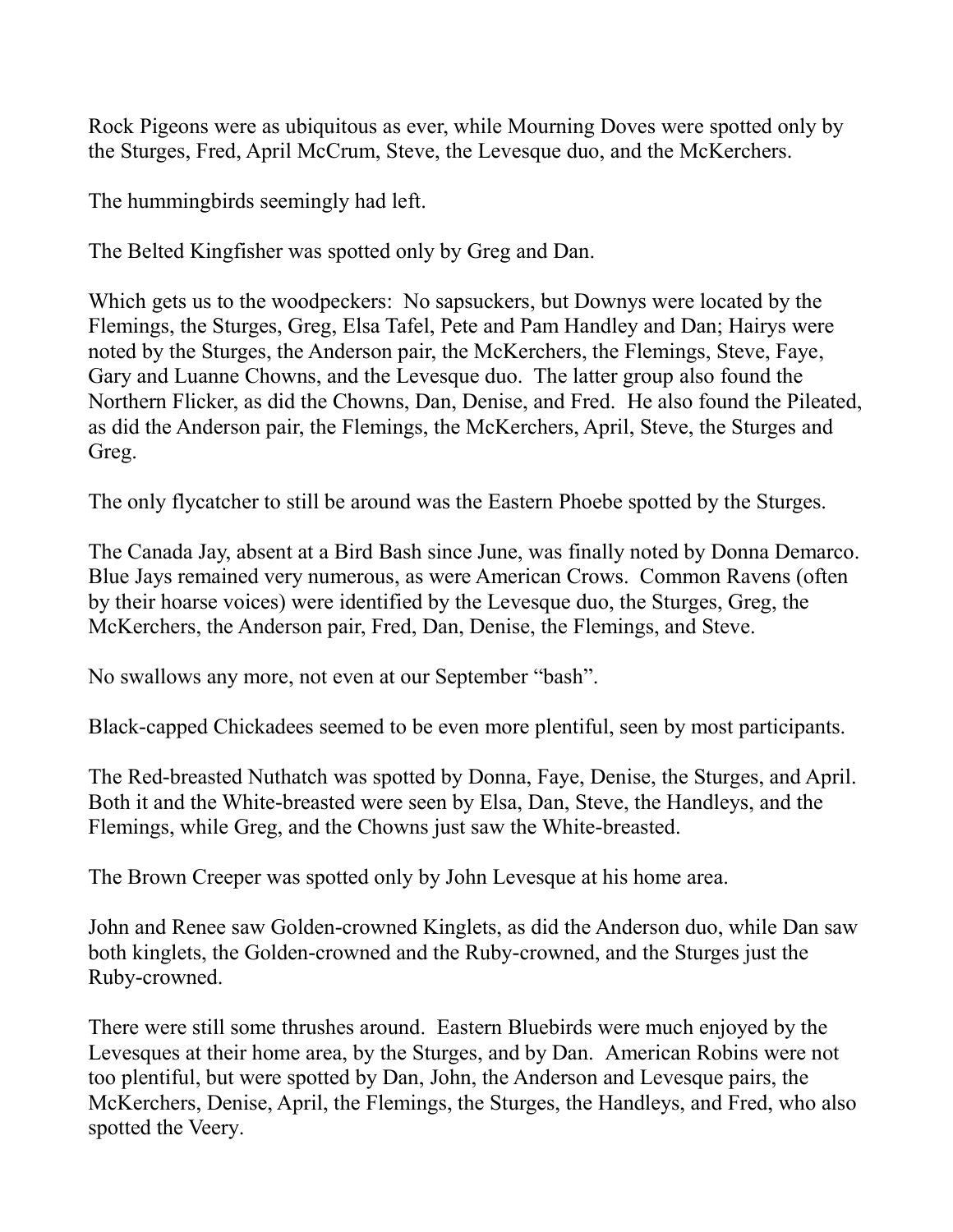Fred was the only one to spot the Brown Thrasher.

European Starlings were still about in great abundance.

American Pipits, sometimes in large numbers, were watched by the Sturges, the Levesque and Anderson duos, Dan, and Greg.

Cedar Waxwings were found only by Fred and John.

Now as to warblers, there were still a few discovered: Palm, Common Yellowthroat, and Yellow-rumped by Dan; the latter two birds plus Chestnut-sided by Fred; the Pine plus the Yellow-rumped by Greg; the Yellow-rumped and Palm by the Anderson pair; and solely the Yellow-rumped by the Levesque duo, Denise, John, and the McKerchers.

Sparrows: Lots of them were about, but sometimes tough to identify. The Chipping was found by April, Fred, the Sturges, the Anderson duo, and Dan. Song, White-throats and White-crowned were spotted by Denise, the Levesque pair, Greg, April, Fred, the Sturges, Dan, and the Anderson duo who also saw Savannahs, as did the Levesque pair. Dan also saw Swamp Sparrows. White-crowns and White-throats were also spotted by the Flemings, Elsa, John, and the Chowns. Faye also saw Song Sparrows as did the McKerchers, and Donna and the McKerchers saw White-crowns. The Handleys saw White-throats.

Dark-eyed Juncos were seen by the Chowns, the Flemings, Dan, Fred, the Anderson pair, the Sturges, and April.

Rose-breasted Grosbeak was found by Greg and Dan. Eastern Meadowlarks were spotted only by the Anderson pair.

Red-winged Blackbirds and Common Grackles remained in large flocks throughout the area, seen by many of our participants.

Purple Finches were located only by Fred, the Sturges, and the Flemings.

American Goldfinches seemed to be coming back in larger numbers, being spotted by Dan, Fred, Elsa, Steve, Denise, the Sturges, and the Flemings.

Meanwhile, the often demeaned, but energetic House Sparrow was on the lists of the Anderson, the Levesque pair, and the McKerchers.

That concludes a very successful October Bird Bash. Congrats to everyone who